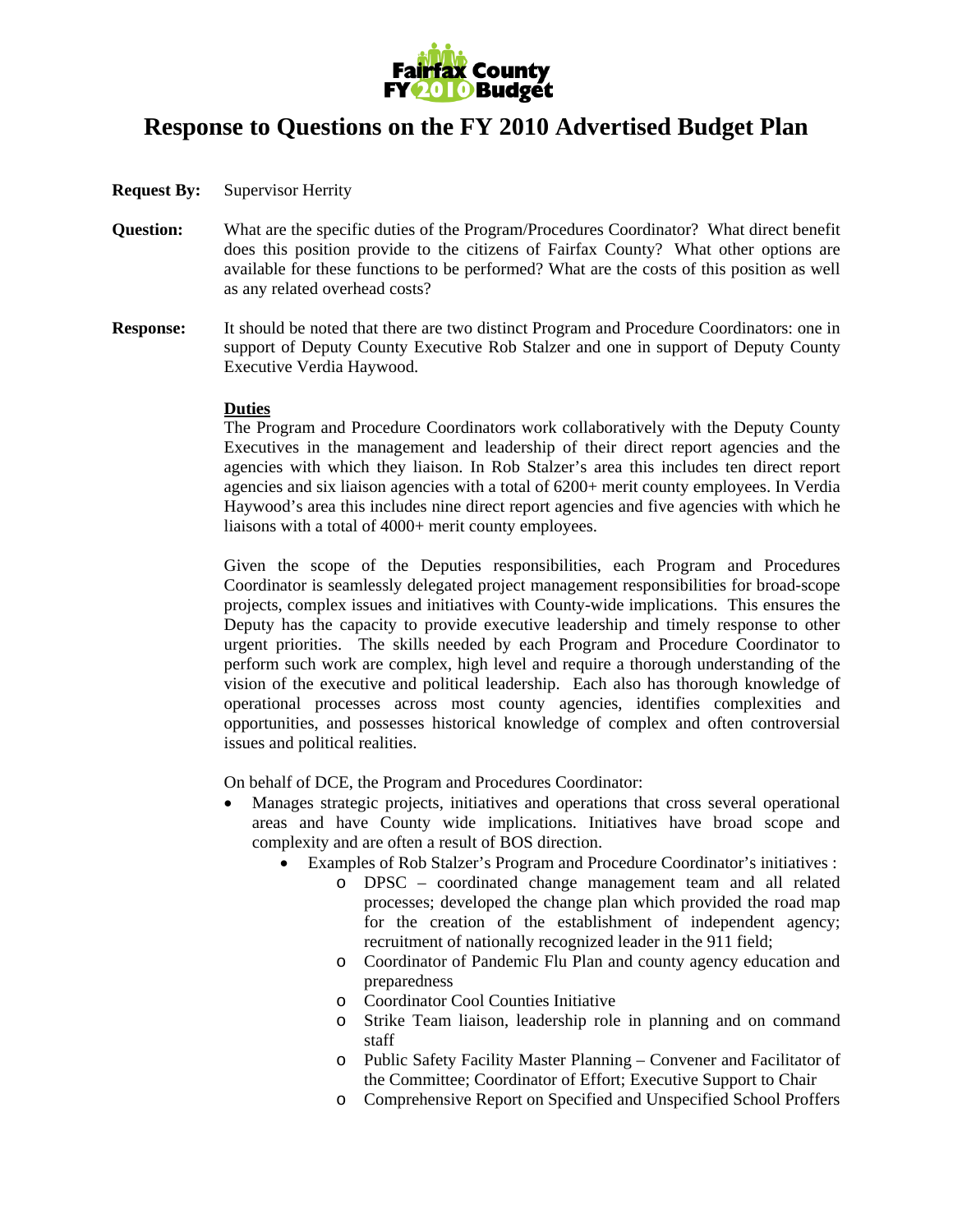- o Animal Shelter-initial work/design for expansion
- o Countywide COOP initiative
- o Green Building Initiatives
- o Vacant and Foreclosed Properties redesign
- o Braddock Pilot on Community Building
- Examples of Verdia Haywood's Program and Procedure Coordinator's initiatives:
	- o Fairfax Cares start up, support to the Advisory Committee and Operations Committee
	- o Long term Social Investment Strategy
	- o Community Collaborative on Disproportionality of African American and other minority children in the Foster Care and Juvenile Justice systems
	- o Community Summit: Building on the Strengths of African American Families
	- o Restructuring the Health Safety Net
	- o ReShaping Children's Services
	- o Josiah H. Beeman Commission start up
	- o Ten Year Plan to Prevent and End Homelessness
	- o Fairfax Families Care, coordinated relief effort following Hurricane Katrina
	- o Domestic Violence Prevention Policy and Coordinating Council start up
	- o Develop a Human Services System Wide Balanced Score Card to measure outcomes of cross-cutting initiatives (new initiative)
	- o Develop system wide training opportunities linked to identified human service system-wide competencies to support continuous learning of workforce (new initiative)
- Conducts professional research and analysis for major programs and projects in meeting county wide objectives.
- Conducts assessments of individual, team, organizational and program efficiency and effectiveness. Develops strategies and processes for re-design, change management – assessments, goals and objectives, work plans, timelines and milestones.
- Facilitates County wide work groups to resolve complicated policy, operational, constituent issues.

# **Direct Benefits to Citizens**

Examples of the types of direct benefits to County citizens that result from the work of Rob Stalzer's Program and Procedures Coordinator:

1. On behalf of the Deputy County Executive, the Program and Procedure Coordinator did all of the coordination of the change team formulated to lead a comprehensive effort to address ongoing recruitment, retention and other organizational issues within the Public Safety Communications Center and to coordinate the creation of and the Center's transition to an independent agency. Further as a core member of the change team, the Program and Procedure Coordinator was critical in the development of the comprehensive change plan used to guide the effort and played a critical leadership role in its implementation. In addressing work environment/culture; recruitment; training and development; organization and operations; and organizational accountability,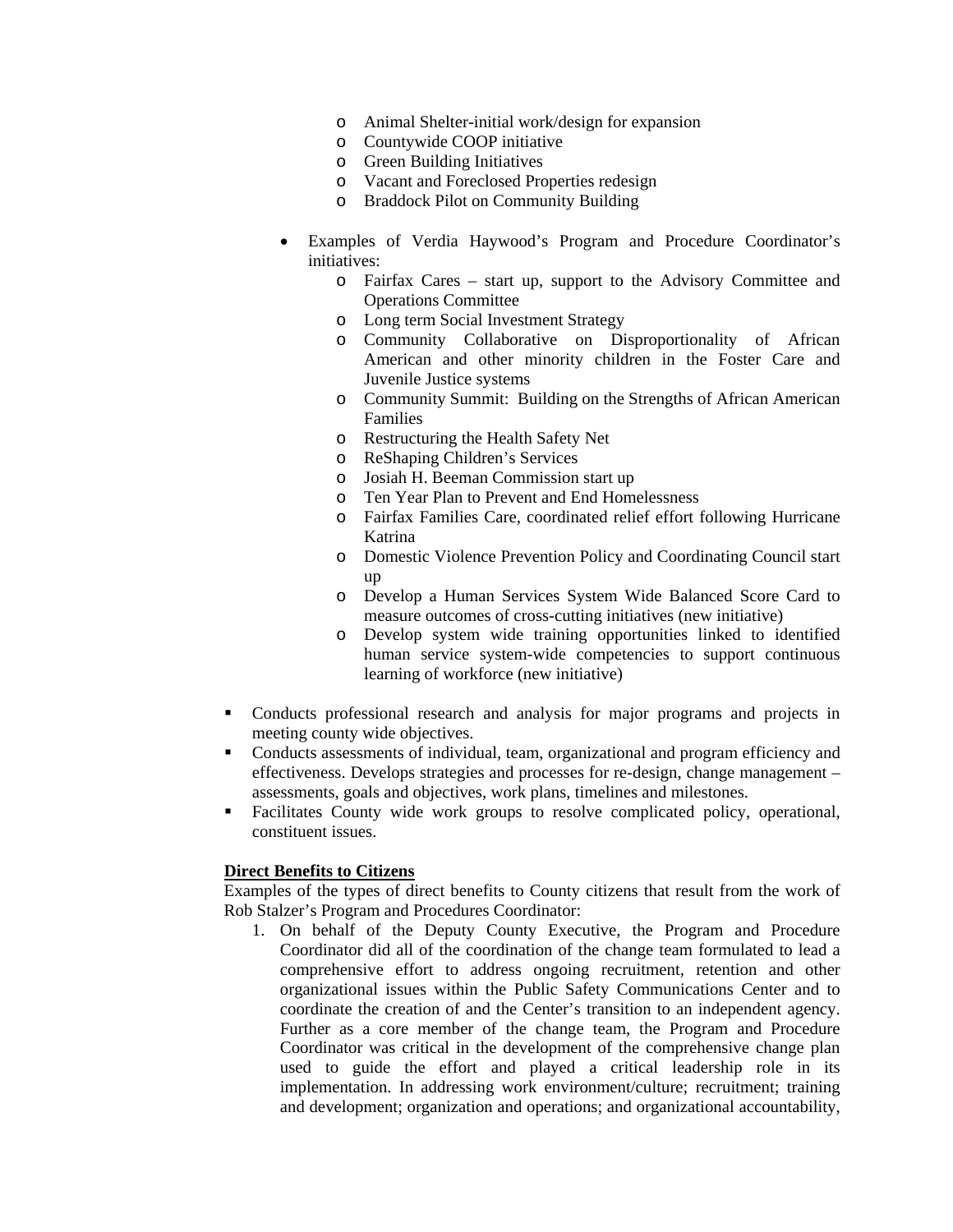the accomplishments realized at the Center were outstanding and the citizens now benefit from a high performing 911 center which directly impacts their individual health and safety and the safety of their community.

- 2. The coordination and logistics of the Pan Flu Plan development was delegated to the Program and Procedures coordinator. Having her take on these responsibilities allowed the pertinent stakeholders and agency heads to focus on the critical technical content and preparedness and recovery aspects of such a catastrophic event. The plan is nationally recognized. Several jurisdictions contacted the Office of the County Executive to obtain permission to duplicate the effort. The benefit to citizens extends to the region and nationally. The work of the Program and Procedures coordinator directly benefits our citizens because she ensured the completion of the plan that prepares citizens for a pandemic. Further, the Program and Procedures Coordinator designed, planned and implemented the delivery of comprehensive staff training to ensure agencies were individually prepared to provide continuity of operations in a Pandemic and meet the needs of their constituent stakeholders and populations.
- 3. A more recent example of direct benefits to the citizens is the speed and seamlessness with which the County was able to formulate and stand up the Strike Team effort. In her leadership role on the command staff of this effort, the Program and Procedures Coordinator played an integral part in developing strategies for the effort and in carrying out the logistics necessary to operationalize it. The successes of the Strike Team efforts have been well documented internally and externally. Citizens have directly benefitted by the improvements in the health and safety of their communities and the quality of their neighborhoods.
- 4. Another distinct example of the benefits of this position to the county citizens is that because the position handles and troubleshoots a myriad of complex issues and initiatives, the DCE is able to focus on larger, more complex priorities. As such, DCE Stalzer was able to focus on providing ongoing, extensive executive leadership to the PSTOC project which directly resulted in the project coming in on time and \$10M under budget---a direct savings to the residents of the county.

Citing three examples of direct benefit to County citizens as a result of the work of Verdia Haywood's Program and Procedures Coordinator:

1. Fairfax Cares is a coordinated effort among businesses, schools, government, faith groups and nonprofit organizations to raise the additional resources needed to meet the increased need for basic needs assistance in our community. The model is based on Fairfax Families Care, where the community came together to help Hurricane Katrina evacuees who relocated in Fairfax County with needed supports of employment, housing, food, medical care, etc. It utilizes the Northern Virginia Community Foundation as the receiver of funds, and through an Advisory Committee, has established an allocation process to distribute funds to nonprofits and faith groups presently providing basic needs assistance. Through this work, more County citizens who require basic needs assistance will be able to be helped though the existing safety network of basic needs providers.